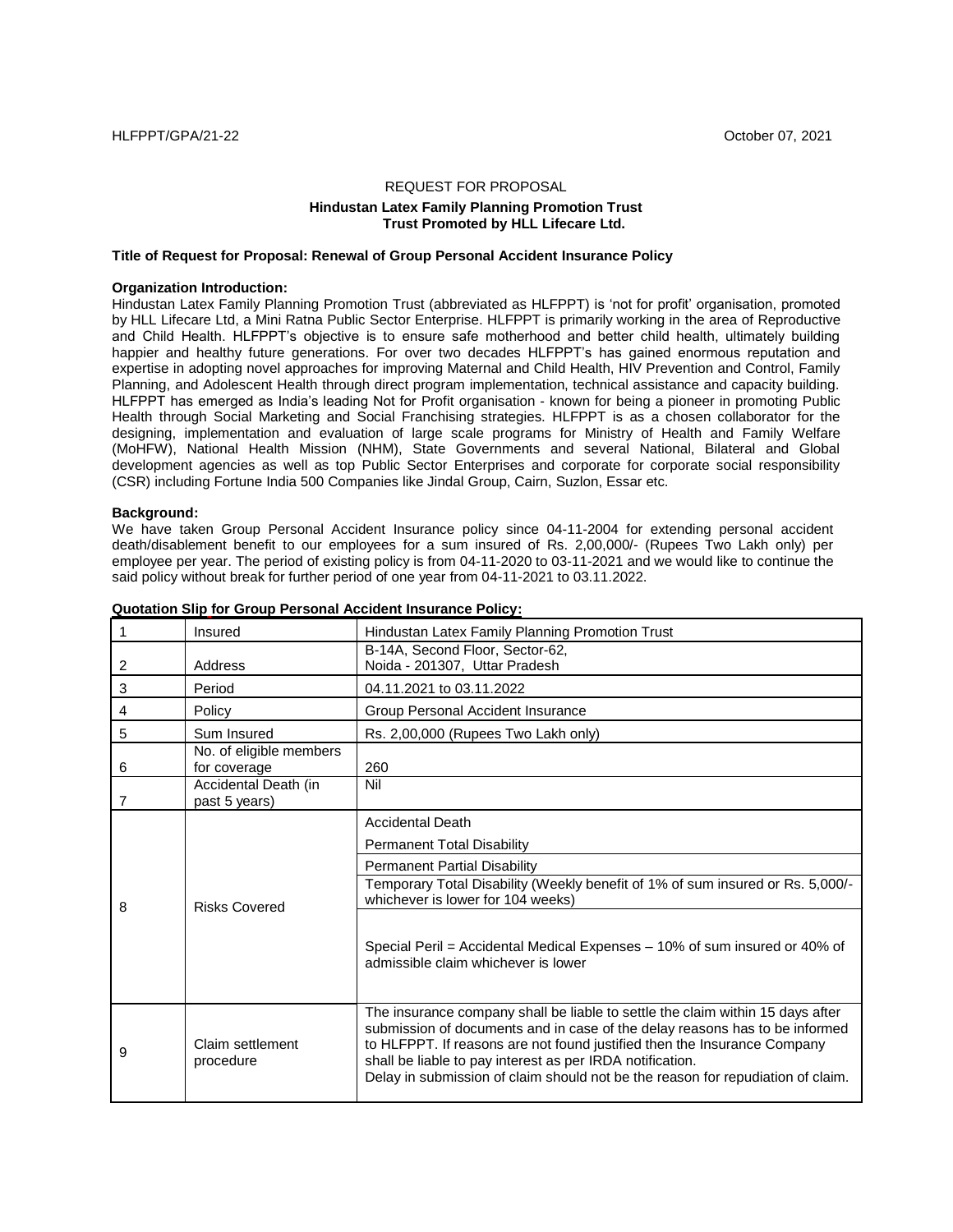### **Submission of Bid**

Interested agencies may send sealed quotations to Team Leader - HR & Admin at B-14A, Second Floor, Sector-62, Noida - 201307, Uttar Pradesh giving premium for covering 260 members for a sum of Rs.2,00,000/- per member including premium for covering the above risks, conditions as per quotation slip latest by **19-10-2021 up to 15.00 hrs**. Quotations shall be sent in sealed envelopes super-scribing thereon subject line "**Quotation for Group Personal Accident Insurance renewal due on 03-11-2021**".

## **General terms & Conditions**

- The quotations received after the time prescribed for submission are liable to be rejected.
- Insurance company should ensure that the quoted prices are strictly as per terms and conditions of quotation slip of the RFP.
- Shortlisted agencies on the basis of lowest financial bid will be invited for further discussion.
- All the pages of RFP along with the proposals should be duly signed & stamped by the insurance company as a token of acceptance of the terms of RFP.
- Proposals if not signed & stamped by the insurance company will be not be entertained.
- The agencies should also submit an undertaking (Annexure- 1) duly signed & Stamped.
- HLFPPT reserves the right to accept or reject any proposal in full or part without assigning any reason thereof. The decision of HLFPPT in this regard shall be final and binding on the proposer.

## **The rate quoted will be inclusive of all Taxes.**

#### **Payment will be released by local account payee Cheque / NEFT / RTGS.**

For any clarification or query, please contact Mr. Awanish Awasthi, Team Leader (HR & Admin), (T): 0120-4673673, E-mail[: aawasthi@hlfppt.org](mailto:sajida@hlfppt.org)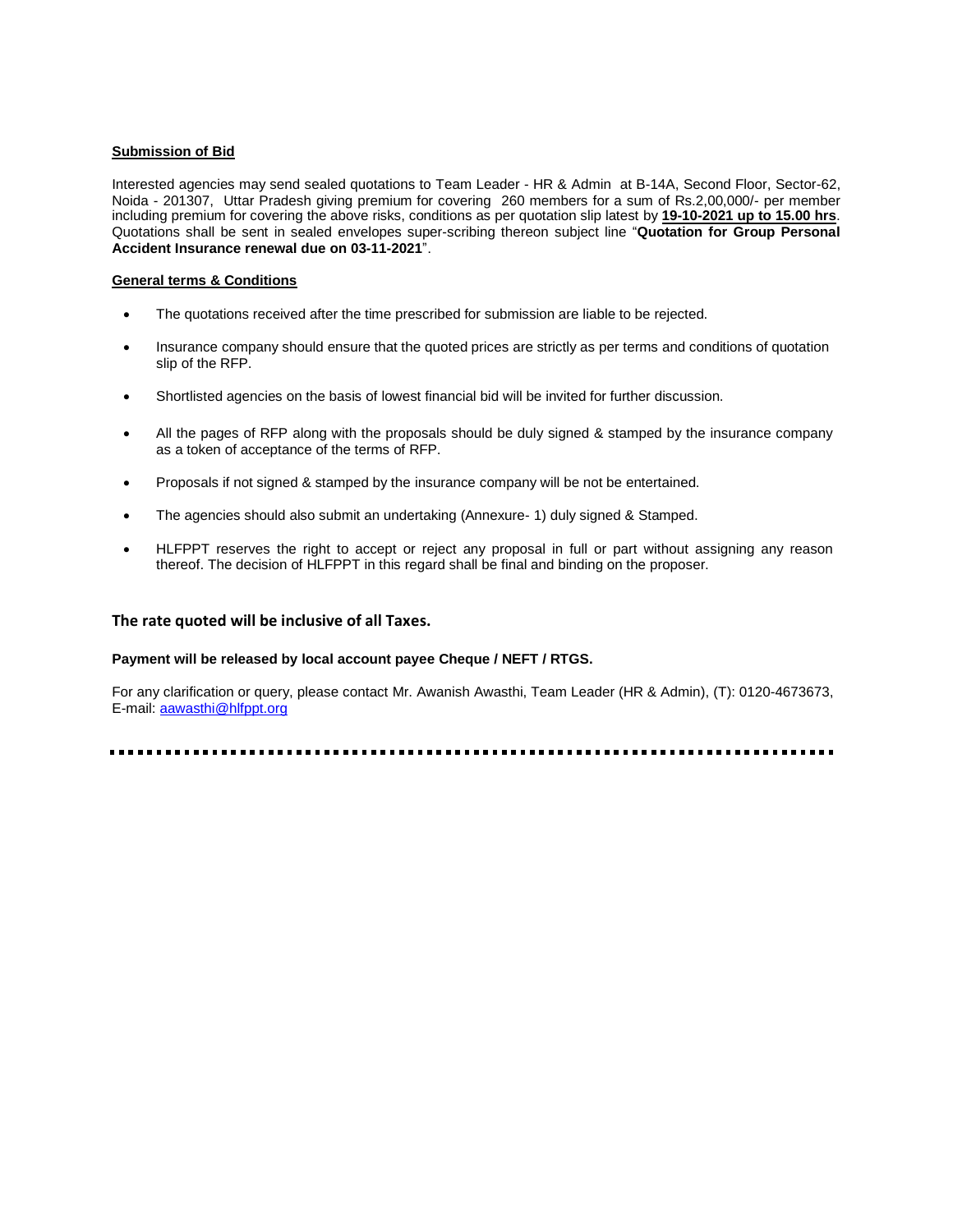## **Annexure -1**

# **Undertaking from Vendors**

This has reference to the RFP published in the website of HLFPPT on………….… ….In response to the RFP, we have submitted our technical & financial bids on…………. at your office ………………………………………………………………. In connection with the above bids, we hereby declare as under:-

i- That we are neither related to any of your Trustees, Officers and other employees nor do we have any financial, commercial or other interests with any of the above persons in any capacity whatsoever.

ii- That we have submitted the bids in the name of M/s…………………….......................and declare that no other bids have been submitted by us in the name of any other firms/companies/proprietors/individuals which comes under the same management and related parties.

iii- We herby undertakes that in case of any violations to the above declarations at any stage of the contract , HLFPPT reserves the sole right to cancel the contract and recover the full value of the contract from us.

For and on behalf of ……………..

(Authorized Signatory with company seal /Stamp.)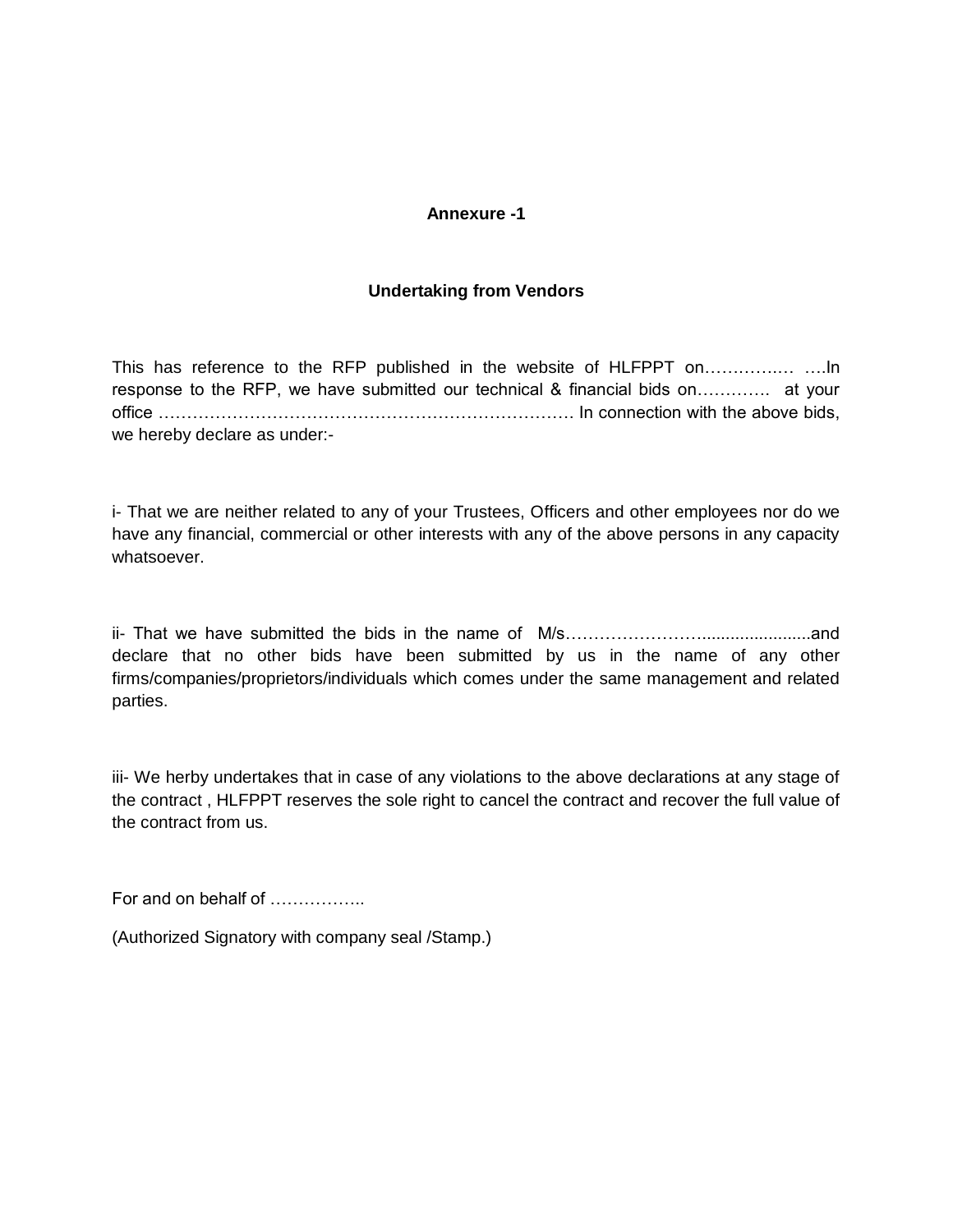# **Annexure -2**

| S.No | <b>EC</b><br>No. | <b>Employee</b><br><b>Name</b> | <b>Branch</b>                 | Gender      | Date of<br><b>Birth</b> | Date of<br><b>Joining</b> |
|------|------------------|--------------------------------|-------------------------------|-------------|-------------------------|---------------------------|
| 1    | 1106             | XXXXXXXXXXX                    | <b>CORPORATE OFFICE</b>       | M           | 23/04/1970              | 01/09/2006                |
| 2    | 1114             | XXXXXXXXXXX                    | Corporate - Finance           | M           | 10/10/1971              | 01/09/2006                |
| 3    | 1117             | XXXXXXXXXXX                    | Corporate - HR                | ${\sf M}$   | 12/02/1974              | 01/09/2006                |
| 4    | 1123             | XXXXXXXXXXX                    | Corporate - Admin             | M           | 15/01/1981              | 01/09/2006                |
| 5    | 1136             | XXXXXXXXXXX                    | SM - Uttar Pradesh            | M           | 01/05/1972              | 01/09/2006                |
| 6    | 1152             | XXXXXXXXXXX                    | Corporate - CSR               | $\mathsf F$ | 11/08/1977              | 01/09/2006                |
| 7    | 1393             | XXXXXXXXXXX                    | <b>CORPORATE OFFICE</b>       | $\mathsf F$ | 23/08/1962              | 13/09/2004                |
| 8    | 1475             | XXXXXXXXXXX                    | Kerala                        | M           | 20/07/1964              | 01/06/2004                |
| 9    | 1487             | XXXXXXXXXXX                    | Kerala                        | M           | 24/12/1970              | 16/06/2004                |
| 10   | 1577             |                                | Corporate - HR                | M           | 30/01/1978              |                           |
|      |                  | XXXXXXXXXXX                    |                               |             |                         | 14/02/2005                |
| 11   | 1615             | XXXXXXXXXXX                    | TSU Andhra Pradesh            | M           | 14/11/1979              | 01/05/2005                |
| 12   | 1836             | XXXXXXXXXXX                    | Corporate - Skill Development | M           | 25/11/1978              | 06/11/2006                |
| 13   | 1899             | XXXXXXXXXXX                    | Corporate - Finance           | ${\sf M}$   | 22/04/1983              | 01/04/2007                |
| 14   | 1976             | XXXXXXXXXXX                    | MMU - Uttarakhand             | M           | 18/08/1972              | 01/09/2005                |
| 15   | 2080             | XXXXXXXXXXX                    | Mobile Medical Unit, Assam    | M           | 15/05/1977              | 01/09/2006                |
| 16   | 2140             | XXXXXXXXXXX                    | Kerala                        | M           | 11/04/1968              | 06/02/2006                |
| 17   | 2384             | <b>XXXXXXXXXXX</b>             | PPSA (MH)                     | M           | 05/04/1978              | 11/06/2008                |
| 18   | 2522             | XXXXXXXXXXX                    | Corporate - Finance           | M           | 01/07/1976              | 08/09/2008                |
| 19   | 2647             | XXXXXXXXXXX                    | TSU Andhra Pradesh            | M           | 15/06/1978              | 02/04/2009                |
| 20   | 2649             | XXXXXXXXXXX                    | TSU Andhra Pradesh            | M           | 04/06/1973              | 02/04/2009                |
| 21   | 2786             | XXXXXXXXXXX                    | TSU - Tamil Nadu              | M           | 13/12/1985              | 01/06/2009                |
| 22   | 2938             | XXXXXXXXXXX                    | Corporate - CSR               | F           | 27/08/1984              | 03/08/2009                |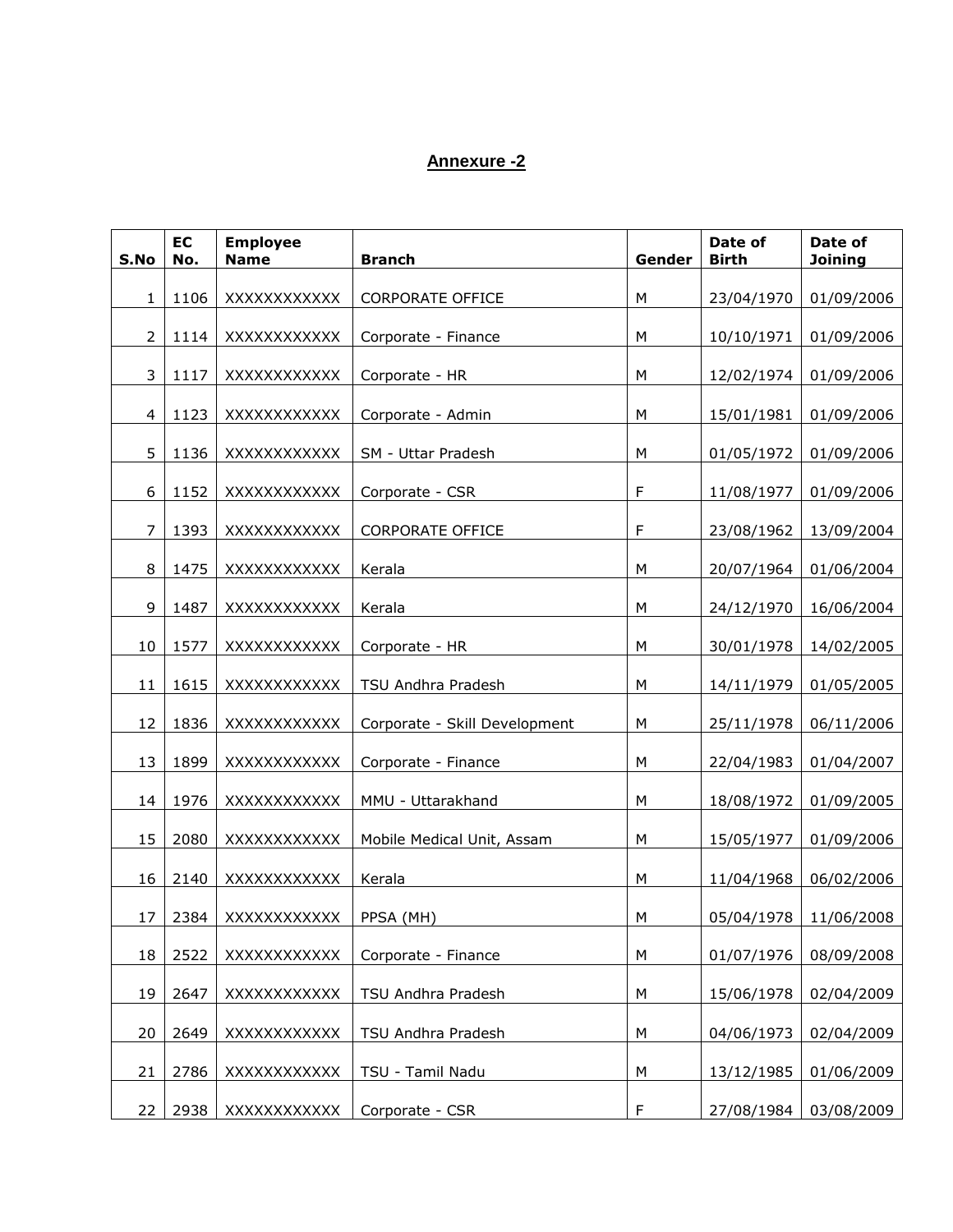| 23 | 3040 | XXXXXXXXXXX | TSU MADHYA PRADESH                                    | M         | 20/06/1971 | 14/09/2009 |
|----|------|-------------|-------------------------------------------------------|-----------|------------|------------|
| 24 | 3041 | XXXXXXXXXXX | TSU MADHYA PRADESH                                    | M         | 13/06/1973 | 17/09/2009 |
| 25 | 3124 | XXXXXXXXXXX | Mobile Medical Unit, Assam                            | M         | 14/06/1972 | 01/12/2009 |
| 26 | 3233 | XXXXXXXXXXX | SM - Uttar Pradesh                                    | M         | 10/07/1969 | 08/02/2010 |
| 27 | 3238 | XXXXXXXXXXX | Corporate - IT                                        | М         | 29/10/1974 | 24/02/2010 |
| 28 | 3241 | XXXXXXXXXXX | SOCIAL FRANCHISING - UP                               | M         | 10/08/1969 | 16/03/2010 |
| 29 | 3243 | XXXXXXXXXXX | SOCIAL FRANCHISING - UP                               | M         | 26/09/1972 | 16/03/2010 |
| 30 | 3247 | XXXXXXXXXXX | SM - Uttar Pradesh                                    | M         | 16/04/1969 | 16/03/2010 |
| 31 | 3270 | XXXXXXXXXXX | TSU MADHYA PRADESH                                    | ${\sf M}$ | 16/02/1973 | 16/03/2010 |
| 32 | 3452 | XXXXXXXXXXX | Skill Development Programme<br>(UPSDM), Uttar Pradesh | М         | 06/07/1985 | 28/04/2010 |
| 33 | 3613 | XXXXXXXXXXX | SOCIAL FRANCHISING - UP                               | M         | 17/06/1989 | 14/08/2010 |
| 34 | 3963 | XXXXXXXXXXX | TSU MADHYA PRADESH                                    | M         | 15/06/1971 | 11/04/2011 |
| 35 | 4017 | XXXXXXXXXXX | Corporate - Finance                                   | M         | 20/03/1985 | 08/06/2011 |
| 36 | 4025 | XXXXXXXXXXX | TSU MADHYA PRADESH                                    | M         | 18/07/1978 | 05/07/2011 |
| 37 | 4047 | XXXXXXXXXXX | TSU MADHYA PRADESH                                    | M         | 21/04/1988 | 18/08/2011 |
| 38 | 4470 | XXXXXXXXXXX | Corporate - Finance                                   | M         | 25/08/1985 | 29/08/2012 |
| 39 | 4527 | XXXXXXXXXXX | TSU Andhra Pradesh                                    | M         | 01/06/1980 | 10/10/2012 |
| 40 | 4533 | XXXXXXXXXXX | SOCIAL FRANCHISING - UP                               | M         | 16/08/1988 | 29/10/2012 |
| 41 | 4555 | XXXXXXXXXXX | MMU - Uttarakhand                                     | M         | 11/10/1982 | 24/11/2012 |
| 42 | 4689 | XXXXXXXXXXX | Corporate - IT                                        | M         | 15/08/1990 | 11/03/2013 |
| 43 | 4740 | XXXXXXXXXXX | BOSCH - Rajasthan                                     | ${\sf M}$ | 15/04/1978 | 13/05/2013 |
| 44 | 4777 | XXXXXXXXXXX | Nandghar (Vedanta) - Orissa                           | ${\sf M}$ | 24/06/1974 | 09/05/2013 |
| 45 | 4813 | XXXXXXXXXXX | Social Franchising, Rajasthan                         | M         | 25/01/1987 | 03/06/2013 |
| 46 | 4878 | XXXXXXXXXXX | PPSA - Chhattisgarh                                   | M         | 02/03/1984 | 25/10/2013 |
| 47 | 5061 | XXXXXXXXXXX | TSU MADHYA PRADESH                                    | М         | 19/12/1968 | 25/11/2014 |
| 48 | 5082 | XXXXXXXXXXX | TSU MADHYA PRADESH                                    | М         | 27/08/1983 | 27/01/2015 |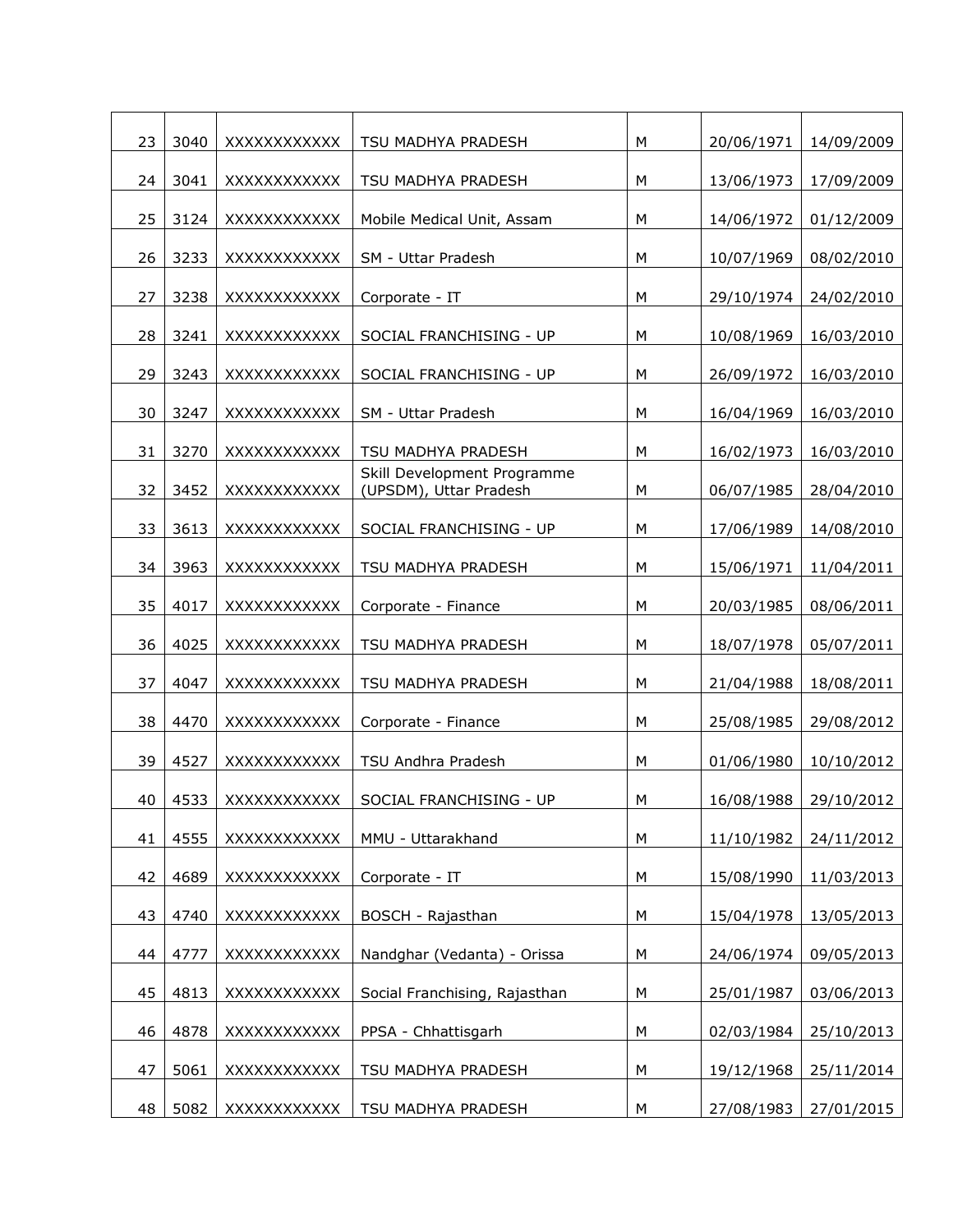| 49 | 5098 | XXXXXXXXXXX        | Kerala                                                | M           | 25/05/1981 | 01/04/2015 |
|----|------|--------------------|-------------------------------------------------------|-------------|------------|------------|
| 50 | 5121 | XXXXXXXXXXX        | Kerala                                                | ${\sf M}$   | 31/05/1975 | 01/07/2015 |
| 51 | 5122 | XXXXXXXXXXX        | Corporate - Finance                                   | M           | 05/04/1983 | 08/07/2015 |
| 52 | 5124 | XXXXXXXXXXX        | Corporate - HR                                        | М           | 01/04/1979 | 23/07/2015 |
| 53 | 5125 | XXXXXXXXXXX        | TSU Andhra Pradesh                                    | $\mathsf F$ | 04/04/1973 | 01/07/2015 |
| 54 | 5132 | <b>XXXXXXXXXXX</b> | Corporate - Skill Development                         | $\mathsf F$ | 15/04/1982 | 20/08/2015 |
| 55 | 5159 | XXXXXXXXXXX        | TSU MADHYA PRADESH                                    | M           | 30/05/1984 | 20/11/2015 |
| 56 | 5162 | XXXXXXXXXXX        | Corporate - Skill Development                         | M           | 16/11/1988 | 01/12/2015 |
| 57 | 5163 | XXXXXXXXXXX        | TSU MADHYA PRADESH                                    | $\mathsf F$ | 30/01/1979 | 01/12/2015 |
| 58 | 5181 | XXXXXXXXXXX        | TSU MADHYA PRADESH                                    | M           | 04/12/1976 | 25/01/2016 |
| 59 | 5195 | XXXXXXXXXXX        | SOCIAL FRANCHISING - UP                               | M           | 08/06/1981 | 30/11/2015 |
| 60 | 5198 | XXXXXXXXXXX        | SOCIAL FRANCHISING - UP                               | M           | 24/06/1987 | 26/11/2015 |
| 61 | 5220 | XXXXXXXXXXX        | TSU Andhra Pradesh                                    | M           | 18/04/1973 | 01/01/2016 |
| 62 | 5244 | XXXXXXXXXXX        | SOCIAL FRANCHISING - UP                               | M           | 01/11/1976 | 16/01/2016 |
| 63 | 5257 | XXXXXXXXXXX        | TSU MADHYA PRADESH                                    | M           | 07/08/1977 | 18/03/2016 |
| 64 | 5258 | <b>XXXXXXXXXXX</b> | Corporate - HIV/AIDS                                  | F           | 06/04/1972 | 01/04/2016 |
| 65 | 5264 | XXXXXXXXXXX        | TSU - Odisha                                          | М           | 10/06/1986 | 26/04/2016 |
| 66 | 5296 | XXXXXXXXXXX        | Skill Development Programme<br>(KYP), Bihar           | M           | 03/03/1986 | 03/10/2016 |
| 67 | 5301 | XXXXXXXXXXX        | AfterCare Home (SJD), Kerala                          | M           | 21/08/1984 | 06/10/2016 |
| 68 | 5311 | XXXXXXXXXXX        | Kerala                                                | ${\sf M}$   | 30/06/1987 | 14/11/2016 |
| 69 | 5325 | XXXXXXXXXXX        | SM - West Bengal                                      | ${\sf M}$   | 16/11/1988 | 16/01/2017 |
| 70 | 5328 | XXXXXXXXXXX        | Skill Development Programme<br>(UPSDM), Uttar Pradesh | ${\sf M}$   | 18/03/1983 | 25/01/2017 |
| 71 | 5330 | XXXXXXXXXXX        | Mobile Medical Unit, Assam                            | М           | 18/10/1977 | 14/02/2017 |
| 72 | 5332 | XXXXXXXXXXX        | Mobile Medical Unit, Assam                            | M           | 03/02/1986 | 23/02/2017 |
| 73 | 5336 | XXXXXXXXXXX        | Skill Development Programme<br>(NHFDC)                | M           | 17/03/1983 | 09/03/2017 |
| 74 | 5341 | XXXXXXXXXXX        | Corporate - HR                                        | $\mathsf F$ | 27/06/1989 | 20/03/2017 |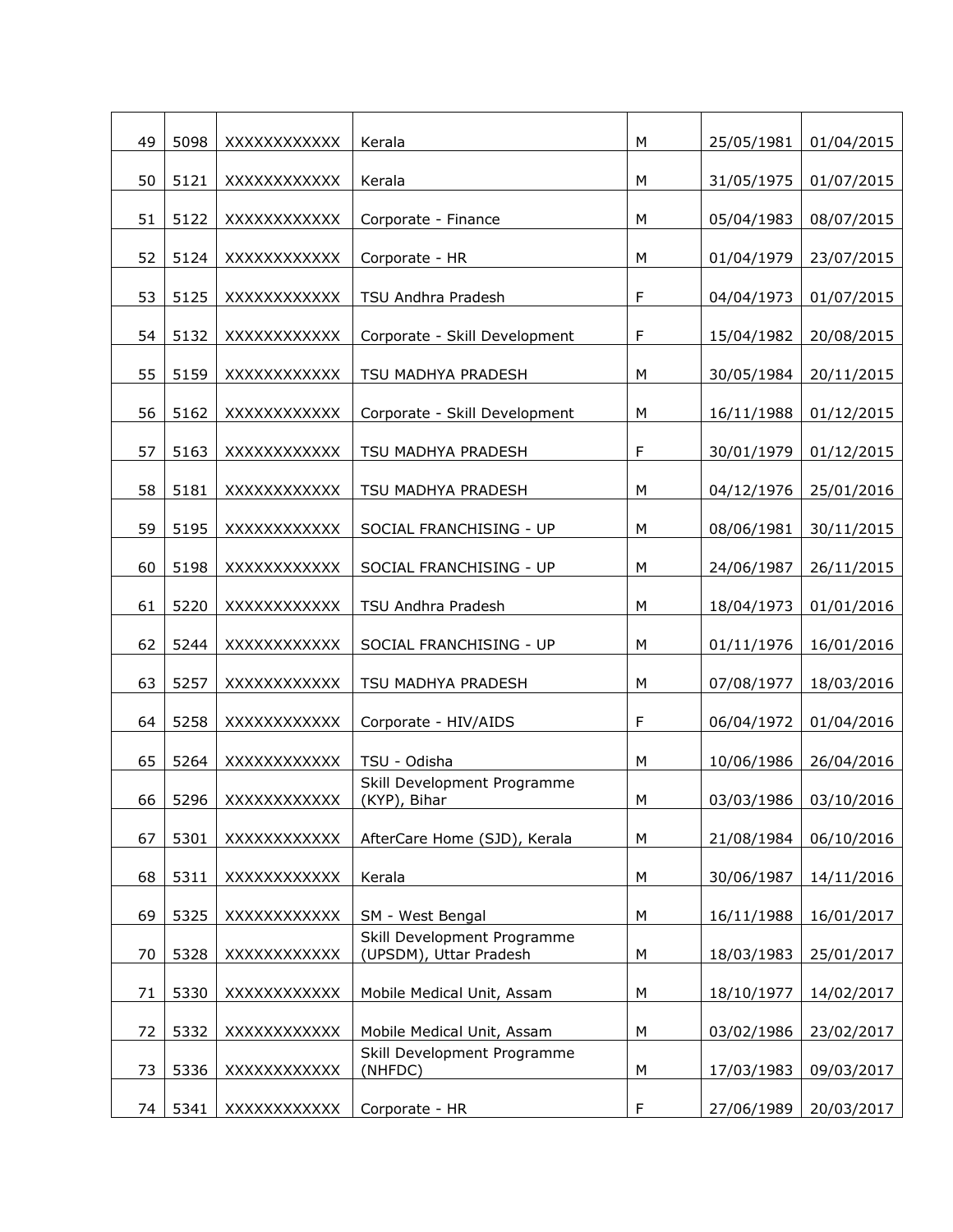| 75  | 5343 | <b>XXXXXXXXXXX</b> | TSU Andhra Pradesh                                    | M           | 15/05/1968 | 22/03/2017 |
|-----|------|--------------------|-------------------------------------------------------|-------------|------------|------------|
| 76  | 5345 | XXXXXXXXXXX        | Mobile Medical Unit, Assam                            | M           | 06/12/1991 | 10/04/2017 |
| 77  | 5346 | XXXXXXXXXXX        | Mobile Medical Unit, Assam                            | М           | 04/09/1983 | 29/03/2017 |
| 78  | 5347 | XXXXXXXXXXX        | Mobile Medical Unit, Assam                            | ${\sf M}$   | 01/01/1984 | 03/04/2017 |
| 79  | 5350 | XXXXXXXXXXX        | Mobile Medical Unit, Assam                            | M           | 20/12/1989 | 05/04/2017 |
| 80  | 5376 | XXXXXXXXXXX        | Mobile Medical Unit, Assam                            | M           | 30/09/1978 | 15/05/2017 |
| 81  | 5408 | XXXXXXXXXXX        | Corporate SF Division                                 | M           | 03/12/1987 | 08/06/2017 |
| 82  | 5490 | XXXXXXXXXXX        | Corporate - CSR                                       | $\mathsf F$ | 25/06/1984 | 03/07/2017 |
| 83  | 5756 | XXXXXXXXXXX        | Nandghar (Vedanta) - Orissa                           | $\mathsf F$ | 17/05/1994 | 01/07/2017 |
| 84  | 5899 | XXXXXXXXXXX        | Skill Development Programme<br>PMAY-G (Odisha)        | М           | 06/10/1979 | 01/07/2017 |
| 85  | 5915 | XXXXXXXXXXX        | Kerala                                                | $\mathsf F$ | 22/05/1975 | 01/07/2017 |
| 86  | 6097 | XXXXXXXXXXX        | SOCIAL FRANCHISING - UP                               | M           | 04/01/1990 | 01/07/2017 |
| 87  | 6112 | XXXXXXXXXXX        | SOCIAL FRANCHISING - UP                               | M           | 09/02/1979 | 01/07/2017 |
| 88  | 6173 | XXXXXXXXXXX        | Skill Development Programme<br>(UPSDM), Uttar Pradesh | ${\sf M}$   | 30/01/1995 | 01/07/2017 |
| 89  | 6236 | XXXXXXXXXXX        | Skill Development Programme<br>(DDUGKY) - Rajasthan   | M           | 01/06/1990 | 09/08/2017 |
| 90  | 6239 | XXXXXXXXXXX        | Mobile Medical Unit, Assam                            | М           | 01/09/1985 | 17/08/2017 |
| 91  | 6424 | XXXXXXXXXXX        | SKILL DEVELOPMENT PROGRAMME<br>(DDUGKY) - KERALA      | M           | 04/03/1990 | 07/09/2017 |
| 92  | 6521 | <b>XXXXXXXXXXX</b> | MMU Assam - IOCL                                      | $\mathsf F$ | 31/12/1988 | 24/10/2017 |
| 93  | 6522 | XXXXXXXXXXX        | MMU Assam - IOCL                                      | $\mathsf F$ | 16/03/1993 | 24/10/2017 |
| 94  | 6587 | XXXXXXXXXXX        | Corporate - HR                                        | M           | 01/01/1987 | 28/11/2017 |
| 95  | 6725 | XXXXXXXXXXX        | DEIC - Noida                                          | $\mathsf F$ | 03/09/1982 | 15/01/2018 |
| 96  | 6729 | XXXXXXXXXXX        | DEIC - Noida                                          | M           | 01/02/1993 | 15/01/2018 |
| 97  | 6730 | XXXXXXXXXXX        | Corporate - Admin                                     | $\mathsf F$ | 01/07/1982 | 22/01/2018 |
| 98  | 6737 | XXXXXXXXXXX        | SM - Madhya Pradesh                                   | M           | 04/08/1966 | 08/01/2018 |
| 99  | 6807 | XXXXXXXXXXX        | Mobile Medical Unit, Assam                            | M           | 15/08/1991 | 03/02/2018 |
| 100 | 6847 | XXXXXXXXXXX        | MMU Assam - IOCL                                      | М           | 06/02/1983 | 23/01/2018 |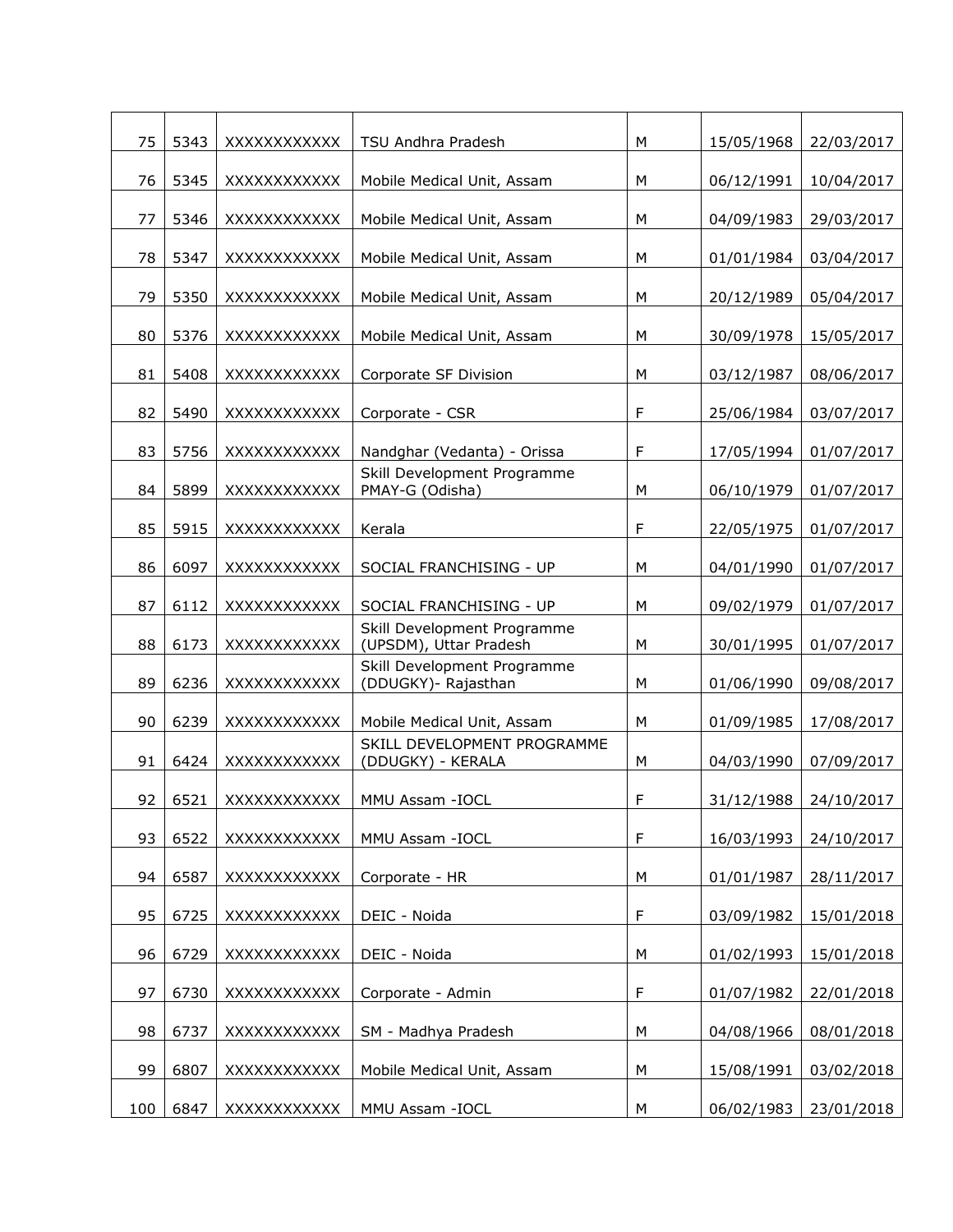| 101 | 6848 | XXXXXXXXXXX | MMU Assam - IOCL                                      | М           | 31/12/1987 | 23/01/2018 |
|-----|------|-------------|-------------------------------------------------------|-------------|------------|------------|
| 102 | 6851 | XXXXXXXXXXX | STSU - Bihar (TB)                                     | М           | 22/09/1990 | 15/03/2018 |
| 103 | 6869 | XXXXXXXXXXX | Skill Development Programme<br>(DDUGKY) - Rajasthan   | М           | 03/07/1994 | 22/03/2018 |
| 104 | 6908 | XXXXXXXXXXX | TSU Andhra Pradesh                                    | М           | 25/06/1980 | 27/03/2018 |
| 105 | 6922 | XXXXXXXXXXX | Skill Development Programme<br>(UPSDM), Uttar Pradesh | F           | 15/09/1992 | 10/04/2018 |
| 106 | 6931 | XXXXXXXXXXX | Corporate - CSR                                       | M           | 06/06/1988 | 30/04/2018 |
| 107 | 6952 | XXXXXXXXXXX | Mobile Medical Unit, Assam                            | M           | 18/11/1983 | 14/05/2018 |
| 108 | 7006 | XXXXXXXXXXX | Skill Development Programme<br>(KYP), Bihar           | M           | 22/02/1989 | 24/07/2018 |
| 109 | 7007 | XXXXXXXXXXX | Mobile Medical Unit, Assam                            | M           | 29/05/1985 | 20/07/2018 |
| 110 | 7010 | XXXXXXXXXXX | Skill Development Programme<br>(NHFDC)                | М           | 01/04/1991 | 01/08/2018 |
| 111 | 7024 | XXXXXXXXXXX | Corporate SF Division                                 | М           | 17/11/1985 | 16/08/2018 |
| 112 | 7033 | XXXXXXXXXXX | MMU Assam - IOCL                                      | M           | 30/06/1995 | 17/08/2018 |
| 113 | 7035 | XXXXXXXXXXX | TSU Chhatisgarh                                       | M           | 28/06/1994 | 29/08/2018 |
| 114 | 7037 | XXXXXXXXXXX | SOCIAL FRANCHISING - UP                               | M           | 01/07/1969 | 27/09/2018 |
| 115 | 7048 | XXXXXXXXXXX | TSU - Tamil Nadu                                      | M           | 05/01/1973 | 12/09/2018 |
| 116 | 7050 | XXXXXXXXXXX | TSU - Tamil Nadu                                      | $\mathsf F$ | 25/05/1980 | 17/09/2018 |
| 117 | 7052 | XXXXXXXXXXX | TSU - Tamil Nadu                                      | М           | 21/06/1968 | 12/09/2018 |
| 118 | 7053 | XXXXXXXXXXX | TSU - Tamil Nadu                                      | М           | 18/01/1978 | 12/09/2018 |
| 119 | 7054 | XXXXXXXXXXX | TSU - Tamil Nadu                                      | $\mathsf F$ | 15/07/1977 | 17/09/2018 |
| 120 | 7055 | XXXXXXXXXXX | TSU - Tamil Nadu                                      | M           | 01/03/1966 | 12/09/2018 |
| 121 | 7056 | XXXXXXXXXXX | TSU - Tamil Nadu                                      | M           | 19/04/1967 | 17/09/2018 |
| 122 | 7057 | XXXXXXXXXXX | TSU - Tamil Nadu                                      | М           | 05/05/1968 | 17/09/2018 |
| 123 | 7058 | XXXXXXXXXXX | TSU - Tamil Nadu                                      | М           | 12/01/1983 | 17/09/2018 |
| 124 | 7059 | XXXXXXXXXXX | TSU - Tamil Nadu                                      | М           | 06/07/1983 | 17/09/2018 |
| 125 | 7060 | XXXXXXXXXXX | TSU - Tamil Nadu                                      | М           | 10/05/1967 | 17/09/2018 |
| 126 | 7061 | XXXXXXXXXXX | TSU - Tamil Nadu                                      | М           | 01/12/1966 | 17/09/2018 |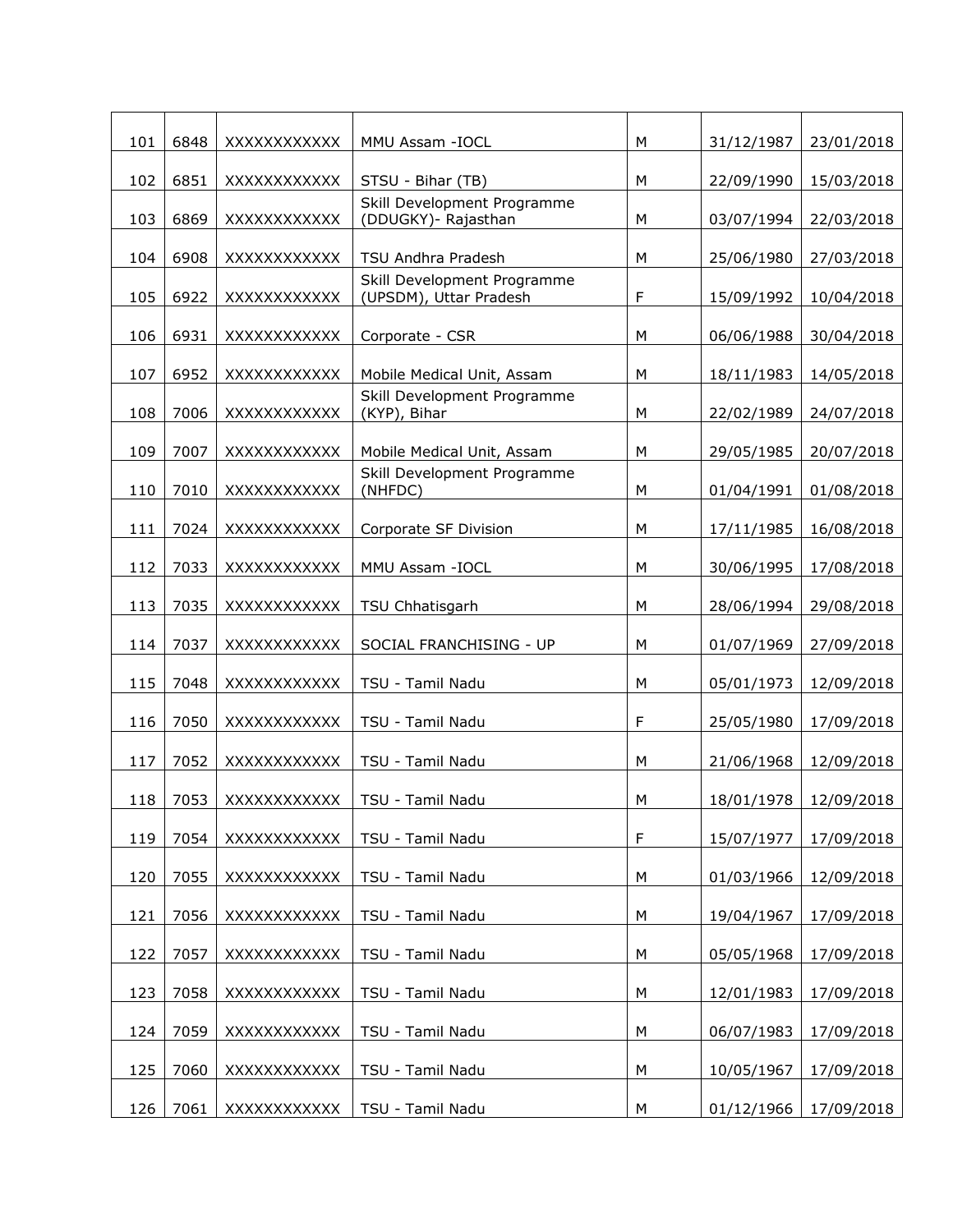| 127 | 7062 | <b>XXXXXXXXXXX</b> | TSU - Tamil Nadu                               | $\mathsf F$ | 10/05/1972 | 17/09/2018 |
|-----|------|--------------------|------------------------------------------------|-------------|------------|------------|
| 128 | 7063 | XXXXXXXXXXX        | TSU - Odisha                                   | M           | 03/08/1969 | 13/09/2018 |
| 129 | 7064 | XXXXXXXXXXX        | TSU - Odisha                                   | M           | 12/05/1981 | 13/09/2018 |
| 130 | 7065 | XXXXXXXXXXX        | TSU - Odisha                                   | $\mathsf F$ | 25/06/1982 | 17/09/2018 |
| 131 | 7068 | XXXXXXXXXXX        | TSU - Odisha                                   | M           | 23/05/1977 | 17/09/2018 |
| 132 | 7071 | XXXXXXXXXXX        | TSU Chhatisgarh                                | M           | 17/12/1973 | 01/11/2018 |
| 133 | 7073 | XXXXXXXXXXX        | TSU - MAHARASHTRA                              | M           | 27/01/1976 | 22/11/2018 |
| 134 | 7080 | XXXXXXXXXXX        | Skill Development<br>Programme(DDUGKY), Odisha | M           | 16/06/1989 | 05/10/2018 |
| 135 | 7084 | XXXXXXXXXXX        | SM - Bihar                                     | M           | 10/10/1973 | 10/10/2018 |
| 136 | 7097 | XXXXXXXXXXX        | TSU - MAHARASHTRA                              | M           | 17/03/1990 | 01/10/2018 |
| 137 | 7098 | XXXXXXXXXXX        | TSU - MAHARASHTRA                              | M           | 01/11/1976 | 26/09/2018 |
| 138 | 7100 | XXXXXXXXXXX        | TSU - MAHARASHTRA                              | $\mathsf F$ | 14/03/1988 | 25/09/2018 |
| 139 | 7105 | XXXXXXXXXXX        | TSU - Odisha                                   | M           | 11/07/1981 | 22/10/2018 |
| 140 | 7113 | XXXXXXXXXXX        | TSU Chhatisgarh                                | M           | 20/06/1983 | 12/11/2018 |
| 141 | 7118 | XXXXXXXXXXX        | TSU - MAHARASHTRA                              | M           | 01/06/1979 | 01/12/2018 |
| 142 | 7132 | <b>XXXXXXXXXXX</b> | Corporate - CSR                                | M           | 08/08/1984 | 03/01/2019 |
| 143 | 7142 | XXXXXXXXXXX        | Corporate - Admin                              | M           | 10/08/1990 | 15/02/2019 |
| 144 | 7143 | XXXXXXXXXXX        | Mobile Medical Unit, Assam                     | $\mathsf F$ | 10/08/1985 | 18/02/2019 |
| 145 | 7145 | XXXXXXXXXXX        | Corporate - Skill Development                  | M           | 02/04/1996 | 25/02/2019 |
| 146 | 7148 | XXXXXXXXXXX        | TSU - MAHARASHTRA                              | М           | 23/08/1972 | 01/02/2019 |
| 147 | 7152 | XXXXXXXXXXX        | TSU - MAHARASHTRA                              | $\mathsf F$ | 04/07/1969 | 25/02/2019 |
| 148 | 7164 | XXXXXXXXXXX        | Corporate - HIV/AIDS                           | $\mathsf F$ | 26/01/1985 | 01/04/2019 |
| 149 | 7171 | XXXXXXXXXXX        | TSU Andhra Pradesh                             | M           | 13/08/1970 | 30/03/2019 |
| 150 | 7184 | XXXXXXXXXXX        | TSU - Odisha                                   | M           | 20/07/1988 | 20/05/2019 |
| 151 | 7201 | XXXXXXXXXXX        | TSU - MAHARASHTRA                              | $\mathsf F$ | 06/09/1985 | 27/06/2019 |
| 152 | 7206 | XXXXXXXXXXX        | Mobile Medical Unit, Assam                     | М           | 13/01/1979 | 24/07/2019 |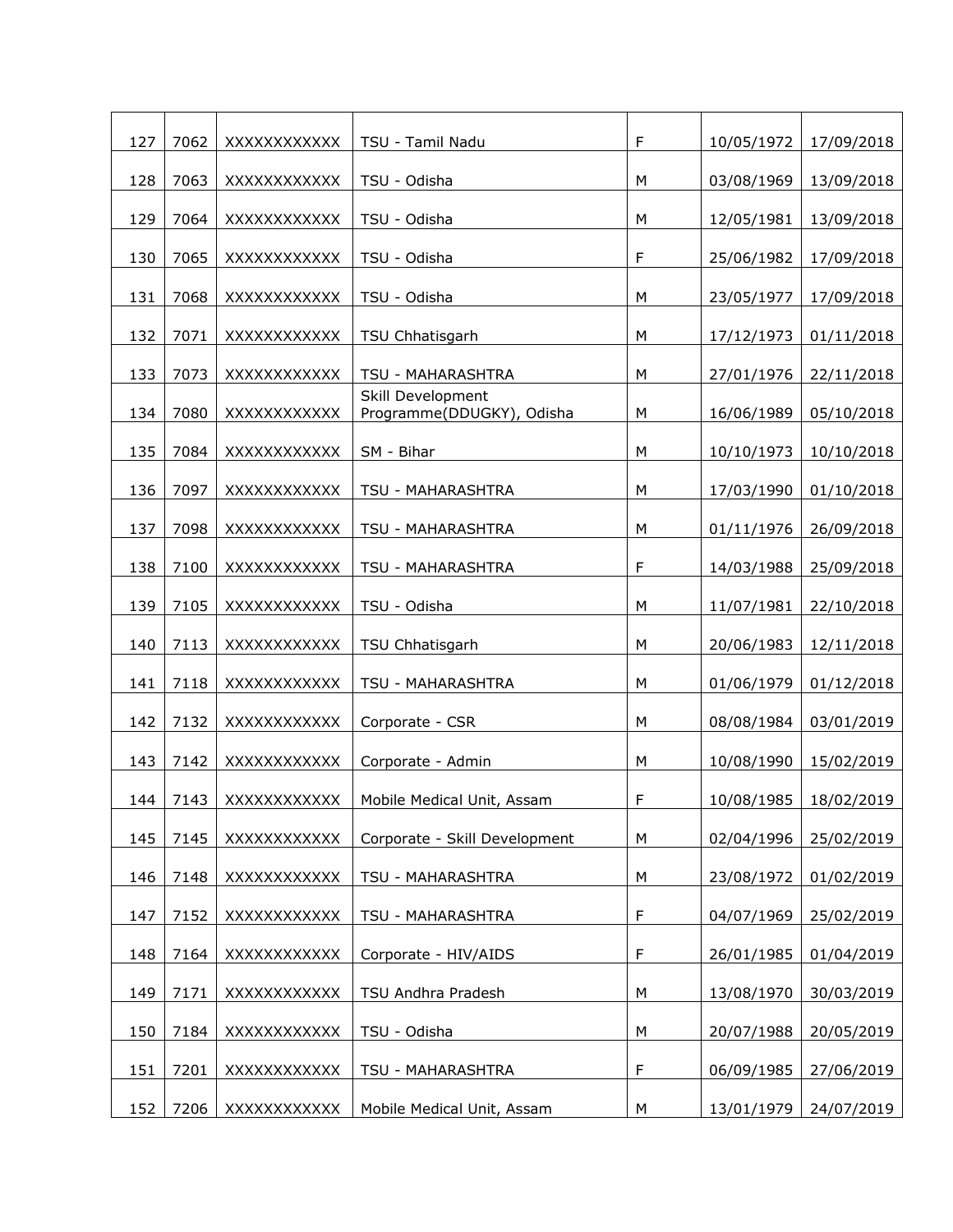| 153 | 7208 | XXXXXXXXXXX | TSU Chhatisgarh                                     | M           | 15/08/1988 | 10/07/2019 |
|-----|------|-------------|-----------------------------------------------------|-------------|------------|------------|
| 154 | 7216 | XXXXXXXXXXX | TSU - MAHARASHTRA                                   | M           | 02/11/1978 | 03/09/2019 |
| 155 | 7217 | XXXXXXXXXXX | TSU - Odisha                                        | $\mathsf F$ | 26/11/1983 | 12/09/2019 |
| 156 | 7218 | XXXXXXXXXXX | Mobile Medical Unit, Assam                          | M           | 12/11/1975 | 02/09/2019 |
| 157 | 7222 | XXXXXXXXXXX | TSU Andhra Pradesh                                  | M           | 03/03/1983 | 06/09/2019 |
| 158 | 7223 | XXXXXXXXXXX | Corporate - CSR                                     | F           | 15/07/1984 | 24/09/2019 |
| 159 | 7233 | XXXXXXXXXXX | Corporate - Finance                                 | M           | 12/05/1978 | 22/11/2019 |
| 160 | 7235 | XXXXXXXXXXX | DEIC - Noida                                        | $\mathsf F$ | 18/04/1992 | 18/11/2019 |
| 161 | 7236 | XXXXXXXXXXX | Skill Development Programme<br>(PMKVY) - Odisha     | $\mathsf F$ | 07/07/1988 | 21/10/2019 |
| 162 | 7237 | XXXXXXXXXXX | SKILL DEVELOPMENT PROGRAMME<br>(DDUGKY) - KERALA    | M           | 31/12/1991 | 21/10/2019 |
| 163 | 7238 | XXXXXXXXXXX | Skill Development Programme<br>(DDUGKY) - Rajasthan | M           | 09/09/1988 | 21/10/2019 |
| 164 | 7240 | XXXXXXXXXXX | SOCIAL FRANCHISING - UP                             | M           | 03/03/1975 | 25/11/2019 |
| 165 | 7242 | XXXXXXXXXXX | TSU Chhatisgarh                                     | M           | 04/12/1980 | 04/12/2019 |
| 166 | 7250 | XXXXXXXXXXX | Corporate - Skill Development                       | M           | 04/07/1989 | 30/12/2019 |
| 167 | 7253 | XXXXXXXXXXX | MMU Assam - IOCL                                    | M           | 14/11/1995 | 17/01/2020 |
| 168 | 7258 | XXXXXXXXXXX | Corporate - BD & Research                           | $\mathsf F$ | 03/10/1990 | 01/02/2020 |
| 169 | 7269 | XXXXXXXXXXX | TSU - MAHARASHTRA                                   | M           | 31/01/1987 | 11/03/2020 |
| 170 | 7272 | XXXXXXXXXXX | TSU - Odisha                                        | M           | 11/07/1982 | 02/06/2020 |
| 171 | 7276 | XXXXXXXXXXX | Corporate - HIV/AIDS                                | $\mathsf F$ | 17/03/1996 | 20/08/2020 |
| 172 | 7281 | XXXXXXXXXXX | TSU Chhatisgarh                                     | M           | 13/05/1991 | 04/08/2020 |
| 173 | 7283 | XXXXXXXXXXX | Corporate - Finance                                 | M           | 01/10/1972 | 31/08/2020 |
| 174 | 7289 | XXXXXXXXXXX | TSU - MAHARASHTRA                                   | $\mathsf F$ | 25/03/1968 | 19/10/2020 |
| 175 | 7291 | XXXXXXXXXXX | TSU - MAHARASHTRA                                   | M           | 03/12/1987 | 16/10/2020 |
| 176 | 7292 | XXXXXXXXXXX | TSU - Odisha                                        | $\mathsf F$ | 09/10/1996 | 28/10/2020 |
| 177 | 7293 | XXXXXXXXXXX | TSU - MAHARASHTRA                                   | М           | 01/07/1976 | 06/11/2020 |
| 178 | 7295 | XXXXXXXXXXX | TSU Andhra Pradesh                                  | М           | 10/05/1970 | 05/11/2020 |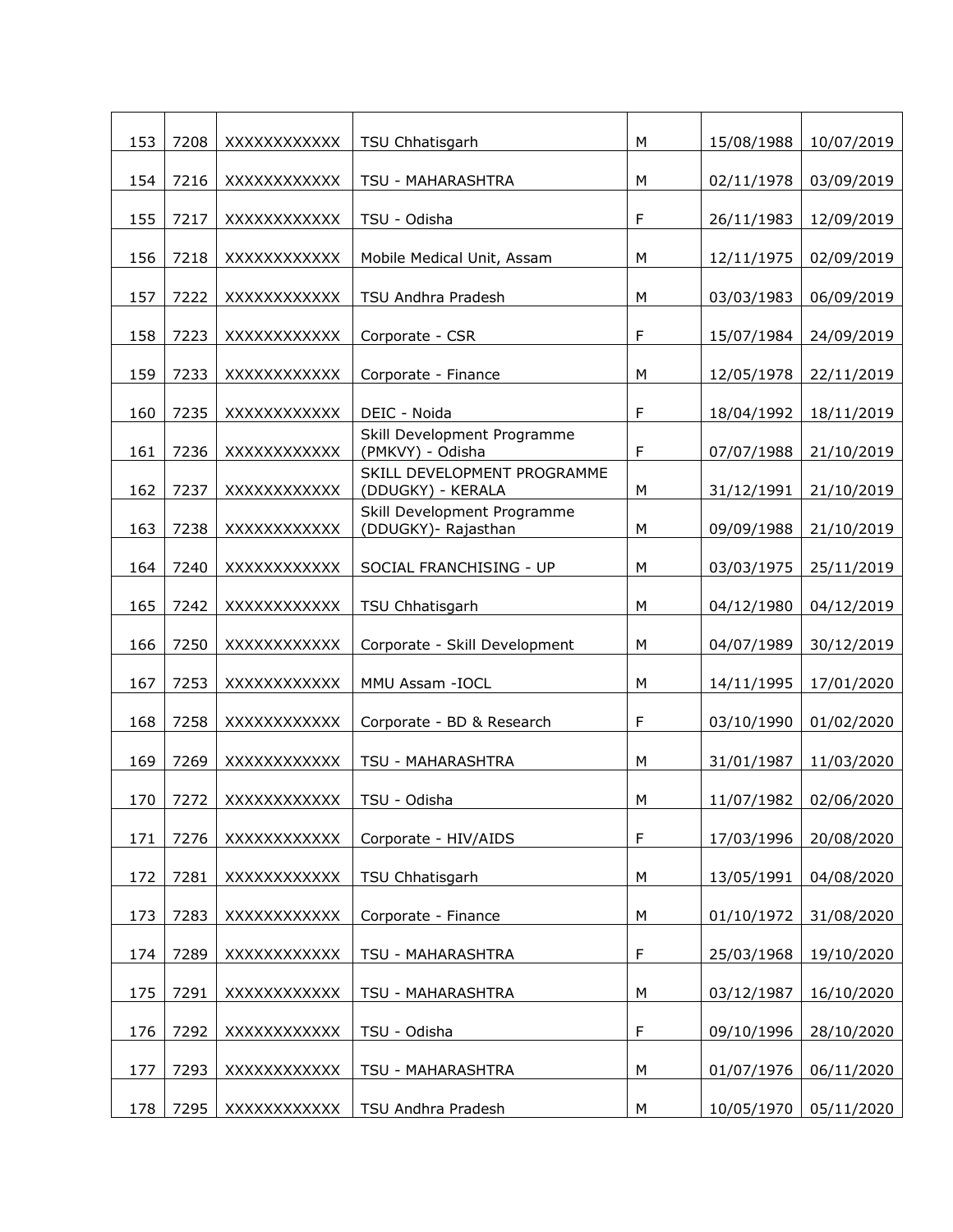| 179 | 7296 | XXXXXXXXXXX        | TSU Andhra Pradesh           | $\mathsf F$ | 15/07/1972 | 05/11/2020 |
|-----|------|--------------------|------------------------------|-------------|------------|------------|
| 180 | 7298 | XXXXXXXXXXX        | TSU Andhra Pradesh           | M           | 05/05/1988 | 30/11/2020 |
| 181 | 7300 | <b>XXXXXXXXXXX</b> | TSU - MAHARASHTRA            | M           | 21/06/1993 | 14/12/2020 |
| 182 | 7303 | XXXXXXXXXXX        | TSU - Tamil Nadu             | M           | 23/06/1988 | 19/12/2020 |
| 183 | 7304 | XXXXXXXXXXX        | TSU - MAHARASHTRA            | M           | 21/09/1988 | 04/01/2021 |
| 184 | 7305 | XXXXXXXXXXX        | TSU Chhatisgarh              | M           | 18/03/1982 | 08/01/2021 |
| 185 | 7306 | XXXXXXXXXXX        | TSU Andhra Pradesh           | M           | 07/06/1972 | 20/01/2021 |
| 186 | 7307 | XXXXXXXXXXX        | Corporate - Admin            | M           | 25/07/1986 | 25/01/2021 |
| 187 | 7308 | XXXXXXXXXXX        | Corporate - HR               | M           | 02/10/1969 | 15/02/2021 |
| 188 | 7309 | XXXXXXXXXXX        | TSU - Odisha                 | M           | 21/01/1973 | 01/02/2021 |
| 189 | 7310 | XXXXXXXXXXX        | TSU Andhra Pradesh           | M           | 11/04/1975 | 01/02/2021 |
| 190 | 7313 | XXXXXXXXXXX        | Corporate - CSR              | M           | 13/06/1980 | 01/04/2021 |
| 191 | 7314 | XXXXXXXXXXX        | STSU - MP                    | M           | 27/12/1992 | 20/04/2021 |
| 192 | 7316 | XXXXXXXXXXX        | IAPSI (PPTCT) - CHHATTISGARH | $\mathsf F$ | 10/10/1977 | 01/04/2021 |
| 193 | 7317 | XXXXXXXXXXX        | IAPSI (PPTCT) - CHHATTISGARH | M           | 15/07/1980 | 01/04/2021 |
| 194 | 7318 | XXXXXXXXXXX        | IAPSI (PPTCT) - CHHATTISGARH | M           | 27/06/1985 | 01/04/2021 |
| 195 | 7319 | XXXXXXXXXXX        | IAPSI (PPTCT) - CHHATTISGARH | М           | 26/05/1985 | 01/04/2021 |
| 196 | 7320 | XXXXXXXXXXX        | IAPSI (PPTCT) - BIHAR        | M           | 18/09/1987 | 01/04/2021 |
| 197 | 7321 | XXXXXXXXXXX        | IAPSI (PPTCT) - BIHAR        | M           | 21/01/1982 | 01/04/2021 |
| 198 | 7322 | XXXXXXXXXXX        | IAPSI (PPTCT) - BIHAR        | M           | 04/10/1986 | 01/04/2021 |
| 199 | 7323 | XXXXXXXXXXX        | IAPSI (PPTCT) - BIHAR        | M           | 22/06/1992 | 01/04/2021 |
| 200 | 7324 | XXXXXXXXXXX        | IAPSI (PPTCT) - BIHAR        | M           | 08/08/1983 | 01/04/2021 |
| 201 | 7325 | XXXXXXXXXXX        | IAPSI (PPTCT) - BIHAR        | M           | 10/07/1986 | 01/04/2021 |
| 202 | 7326 | XXXXXXXXXXX        | IAPSI (PPTCT) - BIHAR        | M           | 01/02/1982 | 01/04/2021 |
| 203 | 7327 | XXXXXXXXXXX        | IAPSI (PPTCT) - BIHAR        | М           | 02/03/1994 | 01/04/2021 |
| 204 | 7328 | XXXXXXXXXXX        | IAPSI (PPTCT) - BIHAR        | М           | 05/01/1989 | 01/04/2021 |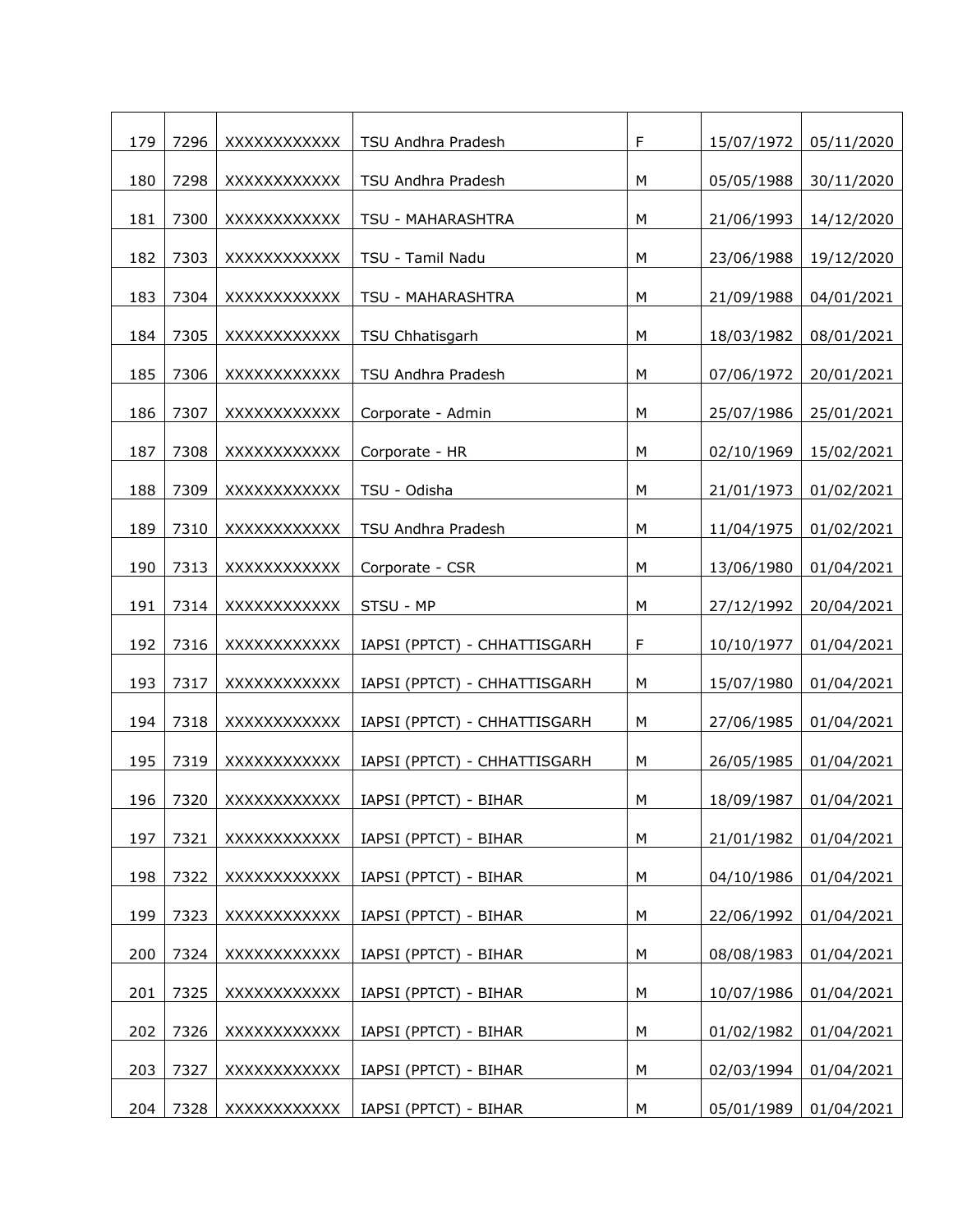| 205 | 7329 | XXXXXXXXXXX        | IAPSI (PPTCT) - BIHAR     | M           | 01/12/1979 | 01/04/2021 |
|-----|------|--------------------|---------------------------|-------------|------------|------------|
| 206 | 7330 | <b>XXXXXXXXXXX</b> | IAPSI (PPTCT) - BIHAR     | M           | 30/11/1977 | 01/04/2021 |
| 207 | 7332 | XXXXXXXXXXX        | TSU - MAHARASHTRA         | M           | 01/02/1984 | 05/04/2021 |
| 208 | 7335 | XXXXXXXXXXX        | Corporate - HR            | $\mathsf F$ | 23/11/1992 | 24/05/2021 |
| 209 | 7338 | XXXXXXXXXXX        | TSU Andhra Pradesh        | M           | 01/07/1974 | 01/05/2021 |
| 210 | 7339 | XXXXXXXXXXX        | STSU - Karnataka (TB)     | M           | 10/02/1989 | 31/05/2021 |
| 211 | 7340 | XXXXXXXXXXX        | STSU - Bihar (TB)         | M           | 01/06/1975 | 07/06/2021 |
| 212 | 7355 | XXXXXXXXXXX        | PPSA - Odisha             | M           | 20/12/1994 | 21/06/2021 |
| 213 | 7358 | XXXXXXXXXXX        | PPSA - Chhattisgarh       | M           | 08/06/1988 | 02/06/2021 |
| 214 | 7359 | XXXXXXXXXXX        | PPSA - Chhattisgarh       | M           | 01/01/1986 | 03/06/2021 |
| 215 | 7360 | XXXXXXXXXXX        | PPSA - Chhattisgarh       | M           | 22/12/1988 | 04/06/2021 |
| 216 | 7363 | XXXXXXXXXXX        | TSU - Odisha              | M           | 26/07/1994 | 28/05/2021 |
| 217 | 7364 | XXXXXXXXXXX        | TSU Andhra Pradesh        | M           | 14/08/1977 | 19/06/2021 |
| 218 | 7371 | XXXXXXXXXXX        | Corporate - HR            | $\mathsf F$ | 25/11/1990 | 15/07/2021 |
| 219 | 7376 | XXXXXXXXXXX        | PPSA - Odisha             | M           | 17/02/1974 | 09/07/2021 |
| 220 | 7379 | XXXXXXXXXXX        | Corporate - BD & Research | $\mathsf F$ | 10/06/1986 | 19/07/2021 |
| 221 | 7380 | XXXXXXXXXXX        | PPSA - Odisha             | M           | 16/06/1980 | 06/07/2021 |
| 222 | 7381 | XXXXXXXXXXX        | PPSA - Odisha             | M           | 21/01/1996 | 19/07/2021 |
| 223 | 7382 | XXXXXXXXXXX        | TSU - Tamil Nadu          | $\mathsf F$ | 16/11/1997 | 05/07/2021 |
| 224 | 7384 | XXXXXXXXXXX        | STSU - Karnataka (TB)     | M           | 08/03/1965 | 15/07/2021 |
| 225 | 7385 | XXXXXXXXXXX        | Corporate - Finance       | $\mathsf F$ | 23/12/1993 | 04/08/2021 |
| 226 | 7387 | XXXXXXXXXXX        | PPSA - Chhattisgarh       | M           | 15/09/1987 | 27/07/2021 |
| 227 | 7390 | XXXXXXXXXXX        | Corporate - CSR           | $\mathsf F$ | 18/02/1996 | 16/08/2021 |
| 228 | 7393 | XXXXXXXXXXX        | STSU - MP                 | M           | 16/07/1980 | 26/07/2021 |
| 229 | 7394 | XXXXXXXXXXX        | STSU - MP                 | M           | 09/09/1989 | 03/08/2021 |
| 230 | 7395 | XXXXXXXXXXX        | STSU - MP                 | M           | 11/05/1988 | 30/07/2021 |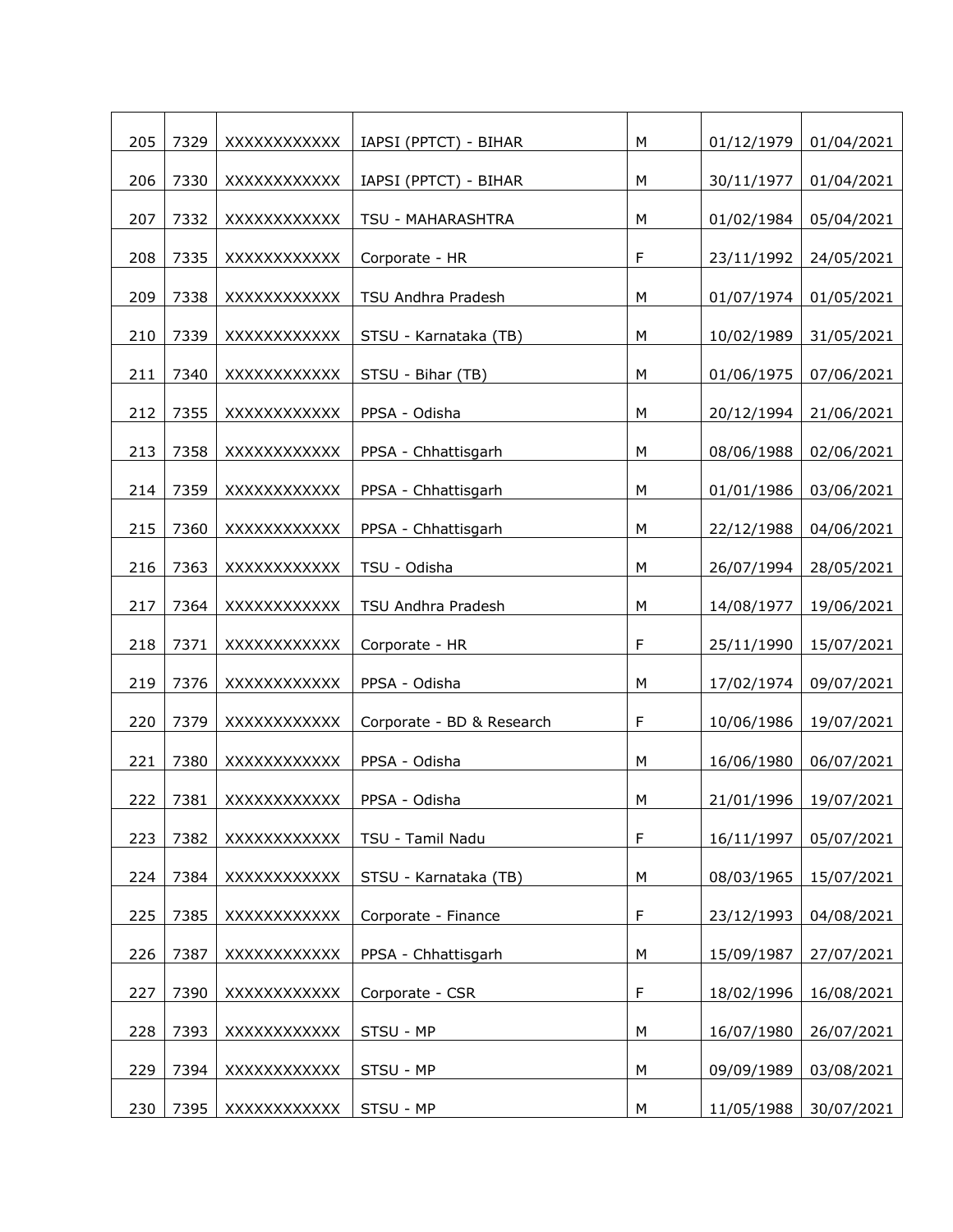| 231 | 7396 | XXXXXXXXXXX        | STSU - MP                     | M           | 12/11/1972 | 26/07/2021 |
|-----|------|--------------------|-------------------------------|-------------|------------|------------|
| 232 | 7397 | XXXXXXXXXXX        | STSU - MP                     | M           | 05/01/1980 | 02/08/2021 |
| 233 | 7398 | <b>XXXXXXXXXXX</b> | STSU - MP                     | M           | 01/09/1979 | 26/07/2021 |
| 234 | 7400 | XXXXXXXXXXX        | STSU - Karnataka (TB)         | $\mathsf F$ | 13/09/1982 | 17/08/2021 |
| 235 | 7401 | XXXXXXXXXXX        | STSU - Karnataka (TB)         | M           | 07/11/1972 | 17/08/2021 |
| 236 | 7402 | XXXXXXXXXXX        | STSU - Karnataka (TB)         | M           | 16/06/1980 | 16/08/2021 |
| 237 | 7403 | XXXXXXXXXXX        | TSU Andhra Pradesh            | M           | 01/01/1989 | 04/08/2021 |
| 238 | 7404 | XXXXXXXXXXX        | STSU - Karnataka (TB)         | M           | 10/07/1991 | 18/08/2021 |
| 239 | 7405 | XXXXXXXXXXX        | STSU - Karnataka (TB)         | M           | 25/04/1986 | 19/08/2021 |
| 240 | 7406 | XXXXXXXXXXX        | IAPSI (PPTCT) - BIHAR         | M           | 01/01/1986 | 02/08/2021 |
| 241 | 7407 | XXXXXXXXXXX        | STSU - Karnataka (TB)         | M           | 13/06/1985 | 23/08/2021 |
| 242 | 7408 | XXXXXXXXXXX        | STSU - Bihar (TB)             | $\mathsf F$ | 31/07/1989 | 20/08/2021 |
| 243 | 7409 | XXXXXXXXXXX        | STSU - Bihar (TB)             | M           | 09/09/1969 | 09/08/2021 |
| 244 | 7410 | XXXXXXXXXXX        | STSU - Bihar (TB)             | M           | 11/02/1963 | 16/08/2021 |
| 245 | 7411 | XXXXXXXXXXX        | STSU - MP                     | $\mathsf F$ | 01/07/1970 | 16/08/2021 |
| 246 | 7412 | XXXXXXXXXXX        | STSU - Karnataka (TB)         | $\mathsf F$ | 08/10/1973 | 23/08/2021 |
| 247 | 7413 | <b>XXXXXXXXXXX</b> | STSU - MP                     | M           | 27/03/1982 | 21/08/2021 |
| 248 | 7414 | XXXXXXXXXXX        | Corporate - Skill Development | $\mathsf F$ | 11/06/1996 | 03/09/2021 |
| 249 | 7415 | XXXXXXXXXXX        | STSU - MP                     | M           | 11/06/1983 | 03/09/2021 |
| 250 | 7416 | XXXXXXXXXXX        | STSU - Karnataka (TB)         | M           | 25/04/1992 | 01/09/2021 |
| 251 | 7417 | XXXXXXXXXXX        | STSU - Karnataka (TB)         | M           | 01/01/1990 | 02/09/2021 |
| 252 | 7418 | XXXXXXXXXXX        | STSU - Bihar (TB)             | M           | 25/03/1987 | 06/09/2021 |
| 253 | 7419 | XXXXXXXXXXX        | STSU - Bihar (TB)             | $\mathsf F$ | 24/04/1991 | 13/09/2021 |
| 254 | 7420 | XXXXXXXXXXX        | STSU - Bihar (TB)             | M           | 25/01/1982 | 01/09/2021 |
| 255 | 7421 | XXXXXXXXXXX        | STSU - Bihar (TB)             | M           | 20/06/1978 | 06/09/2021 |
| 256 | 7422 | XXXXXXXXXXX        | STSU - Bihar (TB)             | М           | 23/06/1981 | 13/09/2021 |